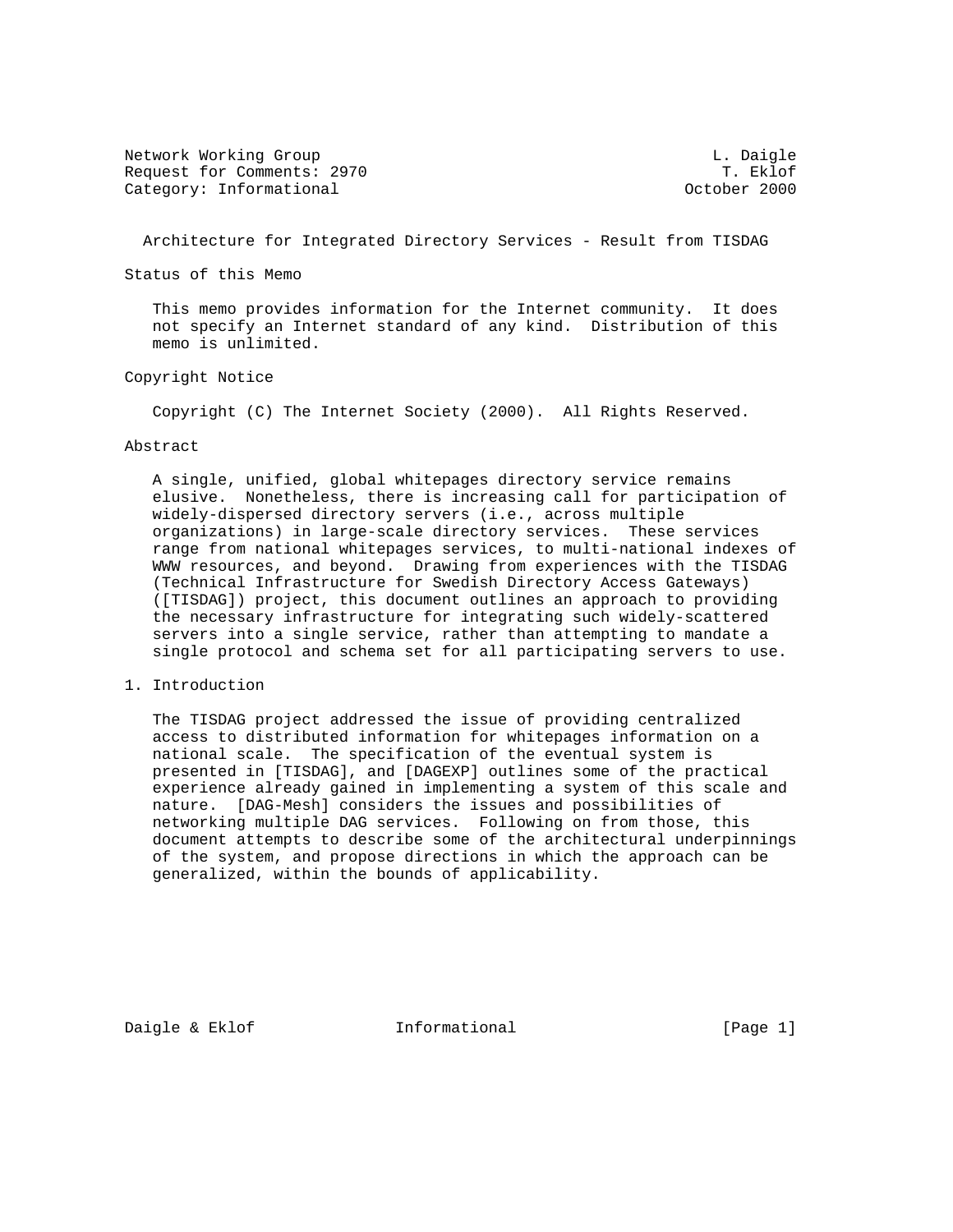The proposed architecture inserts a coordinated set of modules between the client access software and participating servers. While the client software interacts with the service at a single entry point, the remaining modules are called upon (behind the scenes) to provide the necessary application support. This may come in the form of modules that provide query proxying, schema translation, lookups, referrals, security infrastructure, etc.

 Part of this architecture is an "internal protocol" -- called the "DAG/IP" in the TISDAG project. This document also outlines the perceived requirements for this protocol in the extended DAG.

2.0 Some terminology

 Terms used in this document are compliant with those set out in [ALVE]. For the purposes of this document, important distinctions and relationships are defined between applications, services, servers and systems. These are defined as follows:

 Application: this is meant in the general sense, as a solution to a particular (set of) user need(s). That is, the definition is not tied to a particular piece of software (as in "application program").

 The definition of an application includes the type(s) of information to be exchanged, expected behavior, etc. Thus, a whitepages (search) application may expect to receive a name as input to a query engine, and will return all information associated with the name. By contrast, a specific security application might use the same input name to verify access controls.

 Service: an operational system providing (controlled) access to fulfill a particular application's needs.

 One service may be changed by configuring location, access controls, etc. Changing application means changing the service.

 Server: a single component offering access through a dedicated protocol, without regard to a specific service (or services) it may be supporting in a given configuration. Typically programmed for a particular application.

System: a set of components with established interconnections.

 Thus, a service can be split between several servers. A collection of services (independently, or interrelated through specified agreements) act as an implementation of an application. A system is composed of one or more servers and services.

Daigle & Eklof **Informational** [Page 2]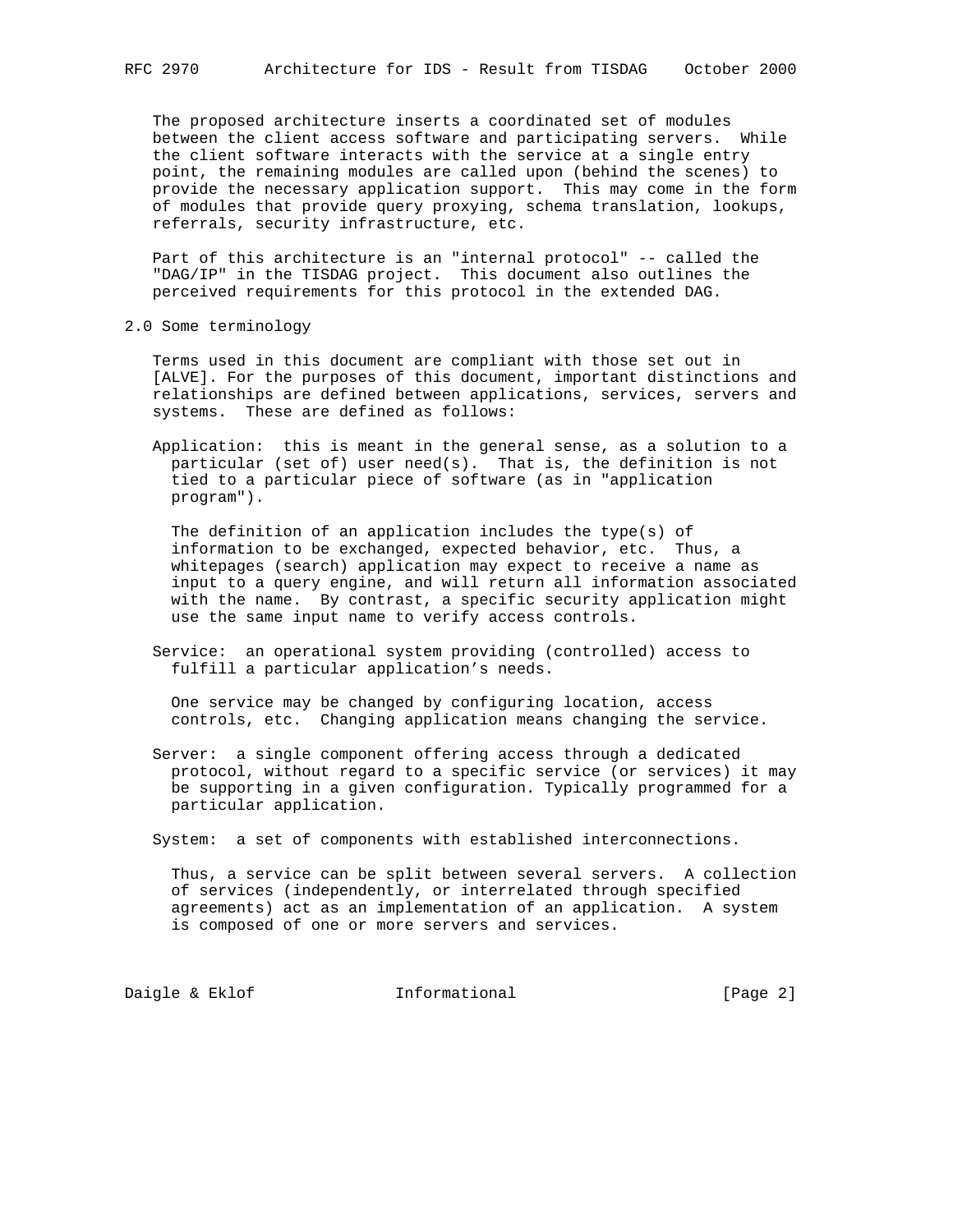A "system architecture" identifies specific software components, their behavior, communication channels and messages needed to fulfill a particular service's needs. The TISDAG specification [TISDAG] includes just such a description, defining a software system that will meet the needs of a national whitepages directory service. Here, we outline some of the general principles which lead to that specific system architecture and discuss ways in which the principles can be applied in other contexts.

 Looking at this bigger picture, we present a "service architecture", or a framework for assembling components into systems that meet the needs of a wider variety of services. This is not a question of developing one or more new protocols for services, but rather to examine a useful framework of interoperating components. The goal is to reduce the overall number of (specialized) protocols that are developed requiring incorporation of some very general concepts that are common to all protocols.

3.0 TISDAG -- a first implementation, and some generalizations

 The Swedish TISDAG project (described in detail in [TISDAG], with some experiences reported in [DAGEXP]) was designed to fulfill the requirements of a particular national directory service. The experience of developing component-based system for providing a directory service through a uniform interface (client access point) provided valuable insight into the possibilities of extending the system architecture so that services with different base requirements can benefit from many of the same advantages.

3.1 Deconstructing the TISDAG architecture

 In retrospect, we can describe the TISDAG system architecture in terms of 3 key requirements and 4 basic design principles:

- R1. The service had to function with (several) existing client and server software for the white pages application.
- R2. It had to be possible to extend the service to accommodate new client and server protocols if and when they became relevant.
- R3. The service had to be easily reconfigurable -- to accommodate more machines (load-sharing), etc.
- D1. As a design principle, it was important to consider the possibility that queries and information templates (schema) other than the originally-defined set might eventually be supported.

Daigle & Eklof **Informational** [Page 3]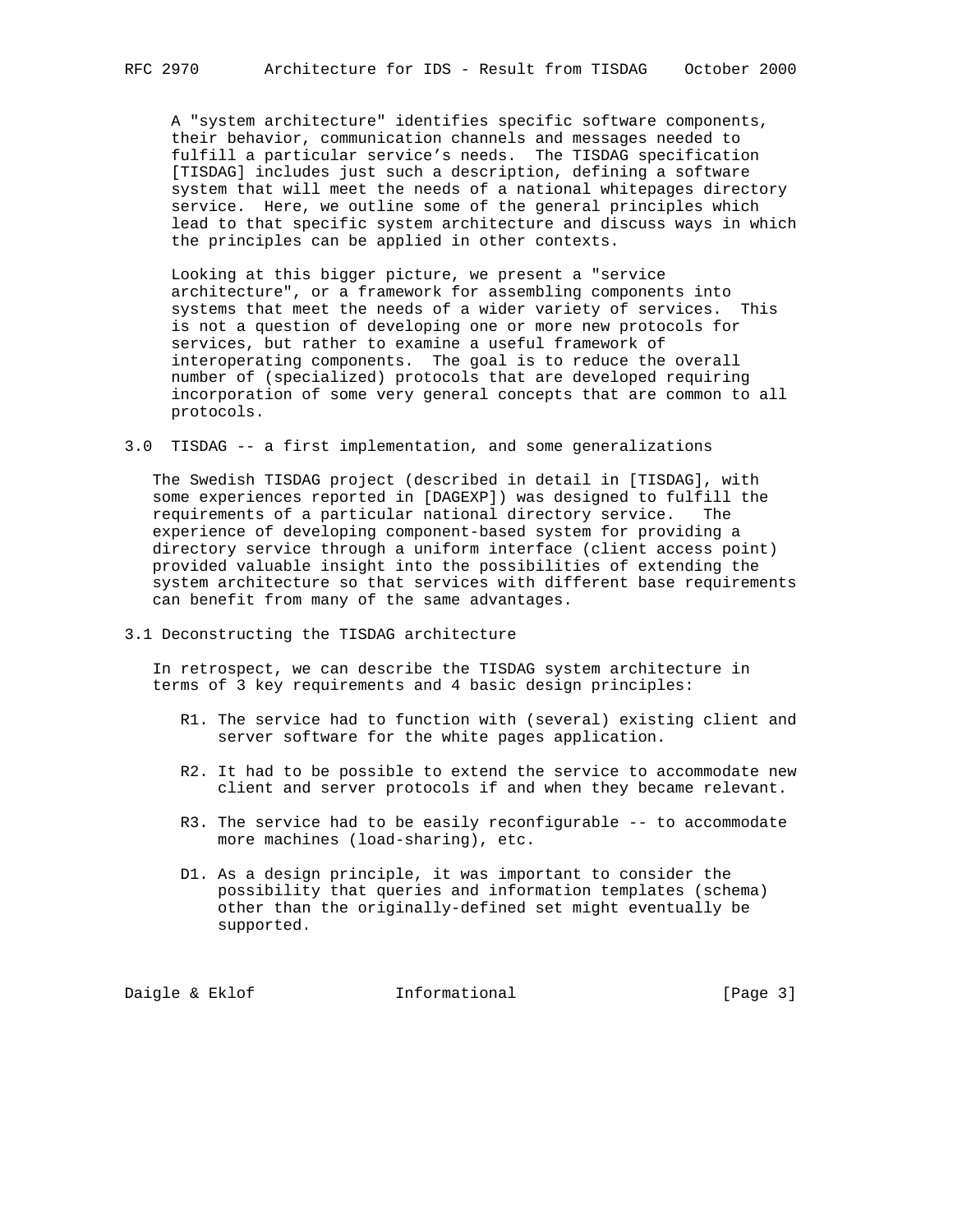- D2. As the architecture was already modular and geared towards extensibility, it seemed important to keep in mind that the same (or a similar) system could be applied to other (non white pages) applications.
- D3. There is an "inside" and an "outside" to the service distinguishing between components that are accessible to the world at large and those that are open only to other components of the system.
- D4. Internally, there is a single protocol framework for all communications -- this facilitates service support functions (e.g., security of transmission), ensures distributability, and provides the base mechanism for allowing/ascertaining interoperability of components.

 The resulting system architecture featured modular component (types) to fulfill a small number of functional roles, interconnected by a generic query-response language. The functional roles were defined as:

 CAPs -- "client access points" -- responsible for accepting and responding to incoming requests through programmed and configured behavior -- to translate the incoming query into some set of DAG internal actions (queries) and dealing with the responses, filtering and recombining them in such a way as to fulfill the client request within the scope of the service. In the TISDAG system, all CAPs are responsible for handling whitepages queries, but the CAPs are distinguished by the application protocol in which they will receive queries (e.g., LDAPv2, LDAPv3, HTTP, etc). To the client software, the TISDAG system appears as a server of that particular protocol. In the more general case, CAPs may be configured to handle different aspects of a service (e.g., authenticated vs. non-authenticated access). While the TISDAG CAPs all had a simple control structure, the more general case would also see CAPs drawing on different subsets of DAG (internal) servers in order to handle different query types. (See the "Operator Service" example, in section 5.2 below).

 SAPs -- "service access points" -- responsible for proxying DAG internal queries to specified services. These are resources drawn upon by other components within the system. Through programmed and configured behavior, they translate queries in the internal protocol into actions against (typically external) servers, taking care of any necessary overhead or differences in interaction style, and converting the responses back into the internal protocol. In the TISDAG system, all SAPs are responsible for handling whitepages queries, but they are distinguished by the

Daigle & Eklof **Informational** [Page 4]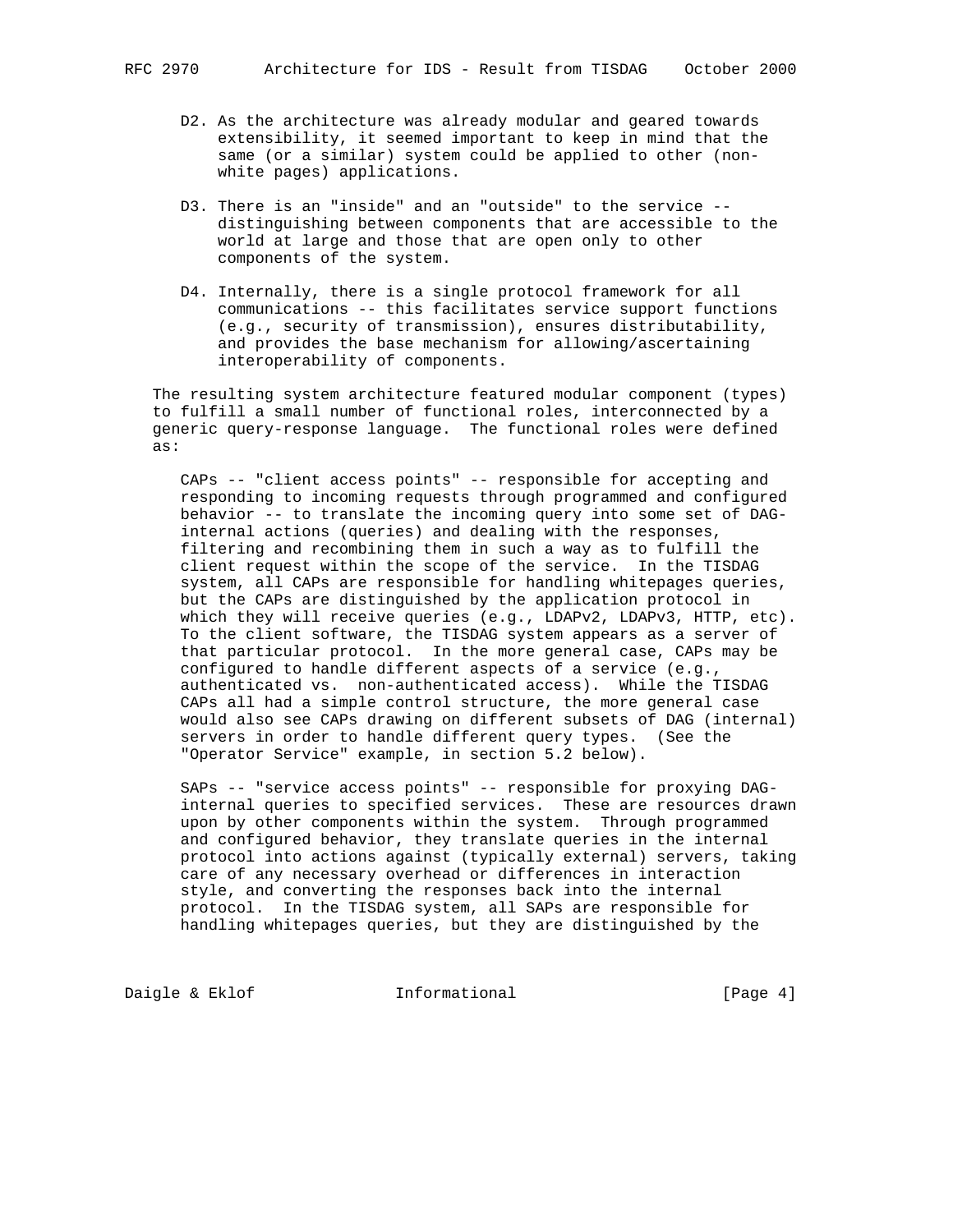application protocol in which they will access remote services. Further distinctions could be made based on the (remote service's) schema mappings they handle, and other service differentiators.

 Internal Servers respond to queries in the internal protocol and provide specific types of information. In the TISDAG system, there is one internal server which provides referral information in response to queries.

 Note that all these components are defined by the functional roles they play in the system, not the particular protocols they handle, or even the aspect of the service they are meant to support. That is, a client access point is responsible for handling client traffic, whether its for searching, establishing security credentials, or some other task.

3.2 Some generalizations

 The Requirements and Design principles outlined above are not particular to a national whitepages service. They are equally applicable in any application based on a query-response model, in services where multiple protocols need to be supported, and/or when the service requires specialized behavior "behind the scenes". In the TISDAG project, this last was inherent in the way the service first looks for referrals, then makes queries as appropriate. For protocols that don't handle the referral concept natively, the TISDAG system proxies the queries.

 Because of its particular application to query-response situations, the term "Directory Access Gateway", or "DAG" still fits as a label for this type of system architecture.

 Internet applications are evolving, and require more sophisticated features (e.g., security mechanisms, accounting mechanisms, integration of historical session data). Continuing to develop a dedicated protocol per application type results in encumbered and unwieldy protocols, as each must implement coverage of all of these common aspects. But creating a single multi-application protocol seems unlikely at best. The implicit proposal here is that, rather than overloading protocols to support multiple aspects of a service, those aspects can be managed by breaking the service into multiple supporting components to carry out the specialized tasks of authentication, etc.

Daigle & Eklof **Informational** [Page 5]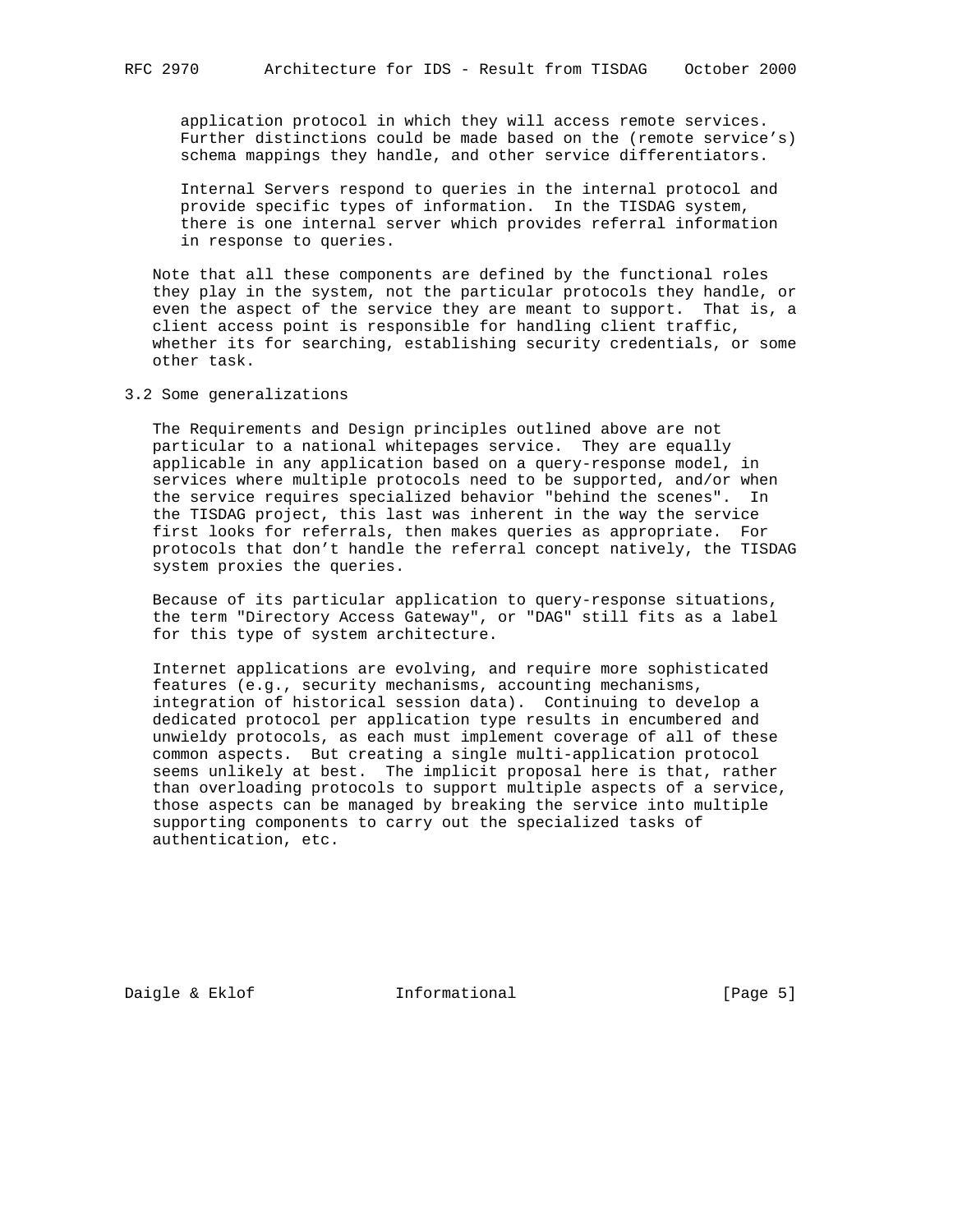## 3.3 A Word on DAG/IP

 In the TISDAG project, the choice was made to use a single "internal protocol" (DAG/IP). The particular protocol used is not relevant to the architecture, but the principle is important. By selecting a single query-response transaction protocol, the needs of the particular application could be mapped onto it in terms of queries and data particular to the application. This makes the internal communications more flexible for configuration to other environments (services, applications).

 It is common today to select an existing, widely deployed protocol for transferring commands and data between client and server -- e.g., HTTP. However, apart from any issues of the appropriateness (or inappropriateness) of extending HTTP to this use, the work would have remained to define all the transaction types and data types over that protocol -- the specification of the interaction semantics and syntax.

# 3.4 Perceived benefits

 Apart from the potential to divide and conquer service aspects, as described above, this approach has many perceived benefits:

- For multi-protocol environments, it requires on the order of N+M inter-protocol mappings, not NxM.
- distribution of development
- distribution of operation
- eventual possibilities of hooking together different systems (of different backgrounds)
- separation of
	- architectural principles
	- implementation to a specific application
	- configuration for a given service

 It is not the goal to say that a standardized system architecture can be made so that single components can be built for all possible applications. However, this approach in general permits the decoupling of access protocols from specific applications, and facilitates the integration of necessary infrastructure independently of access protocol (e.g., referrals, security, lookup services, distribution etc).

Daigle & Eklof **Informational** [Page 6]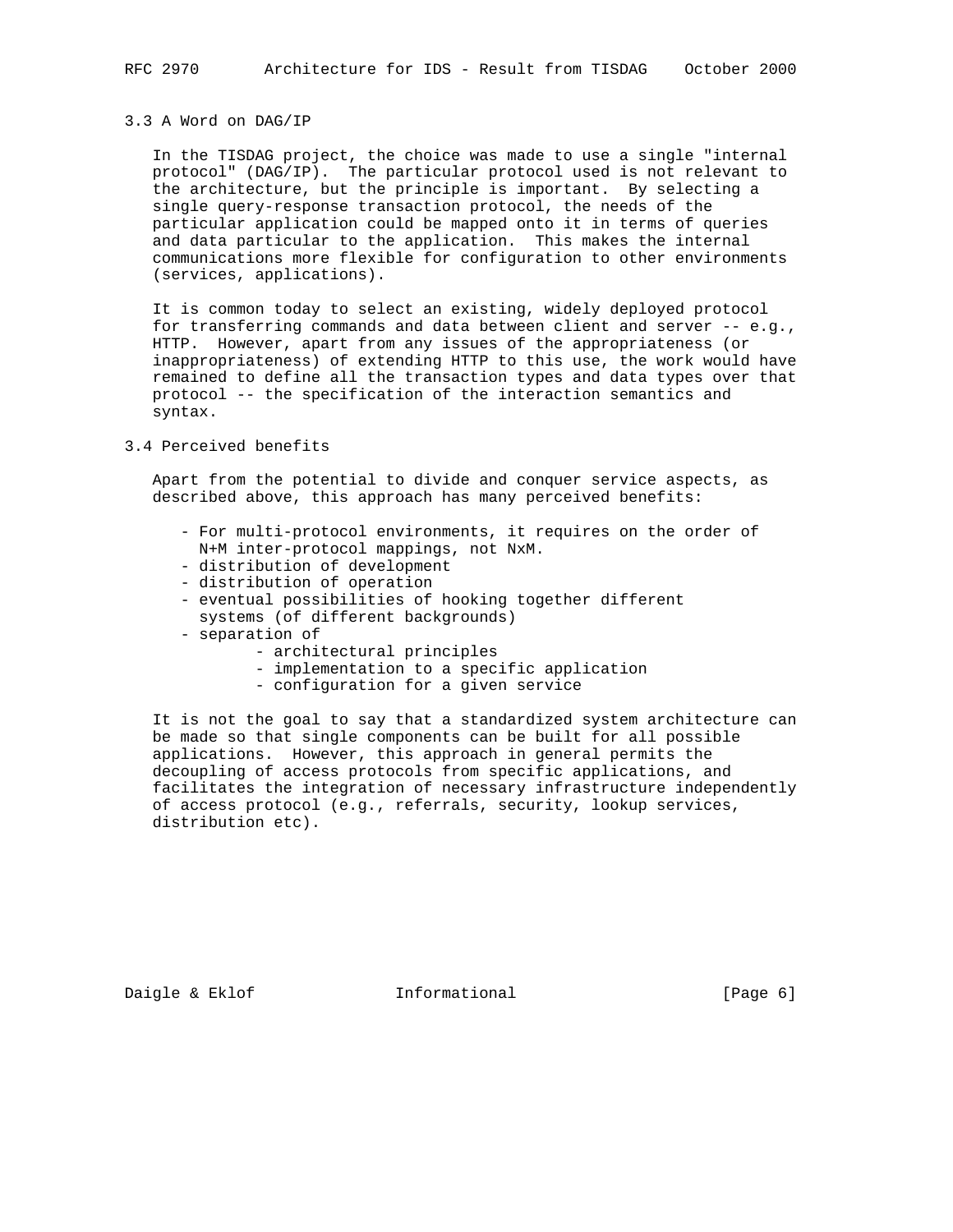# 4.0 Proposed service architecture

Pictorially, the DAG architecture is as follows:



 Note that the bounding box is conceptual -- all components may or may not reside on one server, or a set of servers governed by the provider of the service.

 As we saw in the TISDAG project, the provider of this DAG-based service may be only loosely affiliated with the remote services that are used (Whitepages Directory Service Providers (WDSPs) in this case).

4.1 Using the architecture

Building a service on this architecture requires:

Service implementation:

- 1. definition of the overall application to be supported by the system -- whitepages, web resource indexing, medical information
- 2. requirements
- 3. expected behavior

System architecture:

- 1. nature of deployment -- distributed, security requirements, etc.
- 2. identification of necessary CAPs -- in terms of access protocols to be supported, different service levels to be provided (e.g., secure and unsecure connections)

Daigle & Eklof **Informational** [Page 7]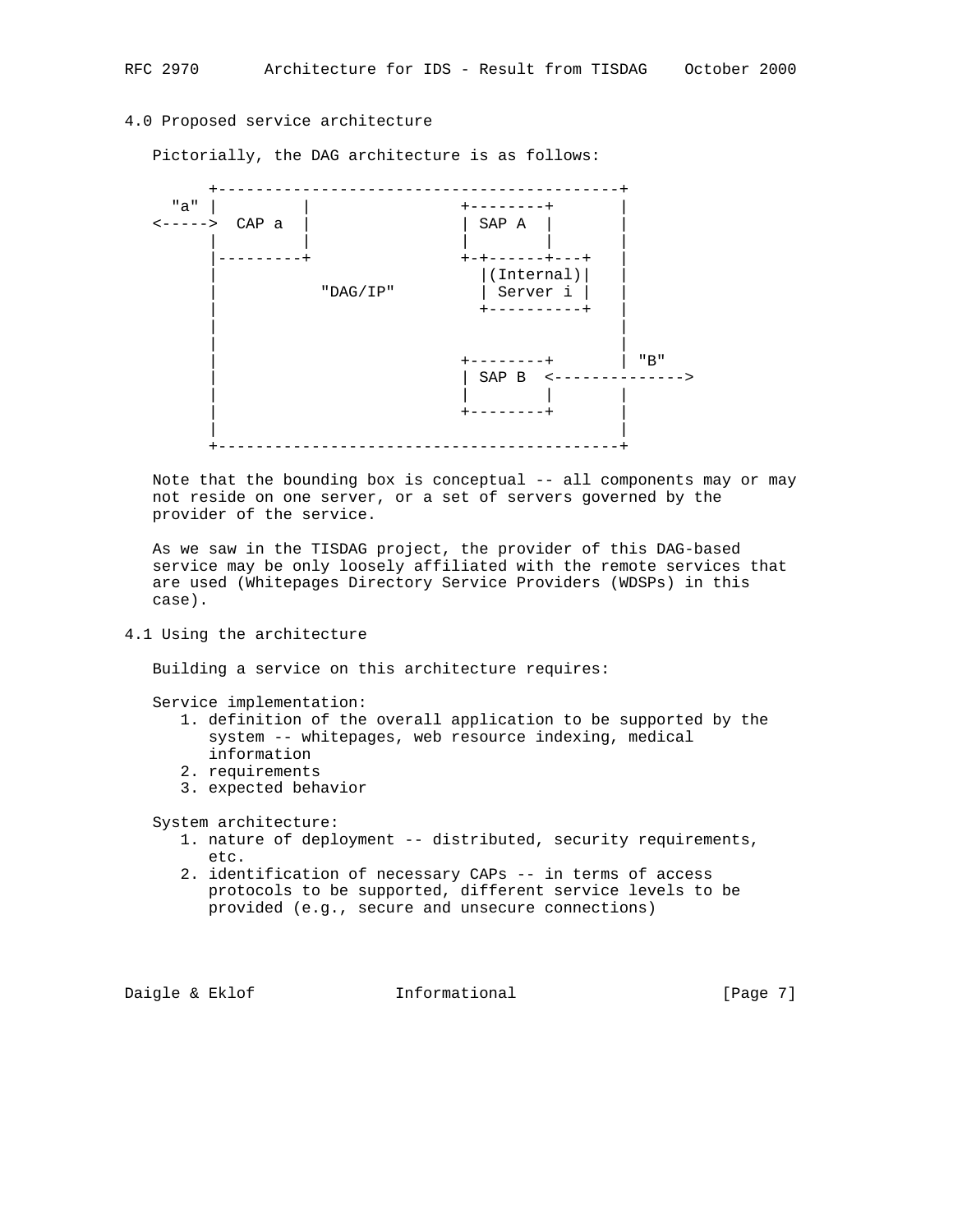- 3. identification of necessary services -- e.g., proxying to remote information search services, lookup services, "AAA[A]" (Authentication, Authorization, Accounting, [and Access]) servers, etc
- 4. definition of the transaction process for the service: insofar as the CAPs represent the service to client software, CAP modules manage the necessary transactions with other service modules

Data architecture:

- 1. selection of schemas to be used (in each protocol)
- 2. definition of schema and protocol mappings -- into and out of some DAG/IP representation

# 5.0 Illustrations

5.1 Existing TISDAG Project

Consider the TISDAG project in the light of the above definitions.

Service implementation:

- 1. A national-scale subset of Whitepages lookups, with specific query types supported: only certain schema attributes were permitted in queries, and the expected behavior was limited in scope.
- 2. Requirements: the service had to support multiple query protocols (from clients and for servers), and be capable of searching the entire space of data without centralizing the storage of records.
- 3. Given a query of accepted type, provide referrals to whitepages servers that might have information to fulfill the query; if necessary, proxy the referrals (chain) to retrieve the information for the client.

System architecture:

- 1. distributable components
- 2. publicly accessible CAPs in HTTP, SMTP, Whois++, LDAPv2, and LDAPv3
- 3. referral proxies to Whois++, LDAPv2 and LDAPv3 WDSPs, as well as a referral query service
- 4. the basic transaction process, uniform across all CAPs, is:
	- query the RI for relevant referrals
		- where necessary, chain referrals through SAPs of appropriate protocol return, in the native protocol, all remaining referrals and data

Daigle & Eklof **Informational Informational** [Page 8]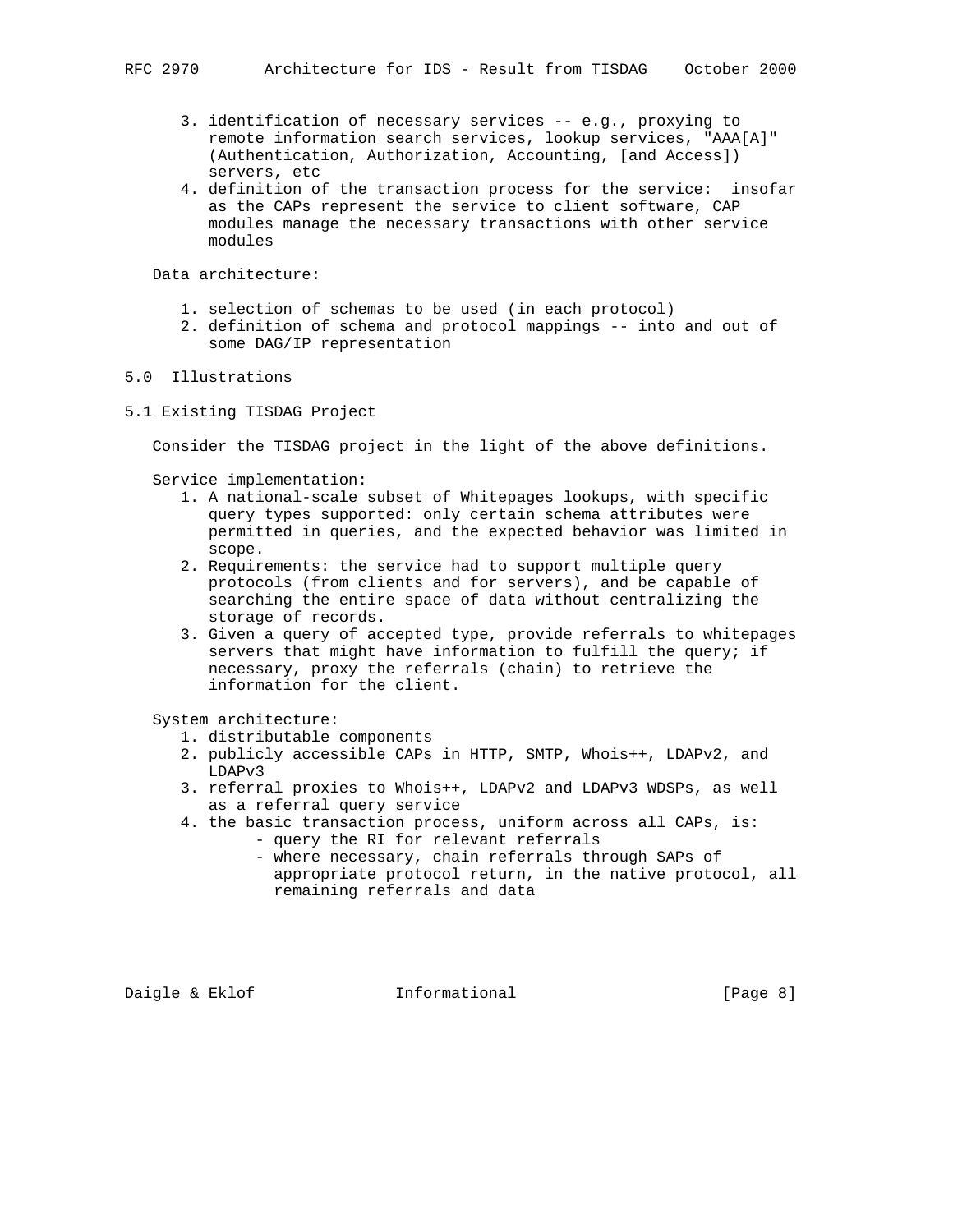Data architecture: see the spec.

In the TISDAG project, the above diagram could be mapped as follows:

| CAP a    | LDAPy2 CAP                        |
|----------|-----------------------------------|
| SAP A    | the Referral Index (RI) interface |
| Server i | the Referral Index (RI)           |
| SAP R    | LDAPy3 SAP                        |

 Note that, in the TISDAG project specification, the designation SAP referred exclusively to proxy components designed to deal with external servers. The Referral Index was considered an entity in its own right. However, generalizing the concepts of the TISDAG experience lead to the proposal of regarding all DAG/IP-supporting service components as SAPs, each designed to carry out a particular type of service functionality, and whether the server is managed internally to the DAG system or not is immaterial.

#### 5.2 Operator service

 Consider the case of "number portability" -- wherein it is necessary to determine the current service provider of a specific phone number. The basic assumption is that phone numbers are assigned to be globally unique, but are not in any way tied to a specific service provider. Therefore, it is necessary to determine the current service provider for the given number before being able to retrieve current information. For the sake of our illustration, let us assume that the management of numbers is two-tiered -- suppose the system stores (internally) the mapping between these random digit strings and the country in which each was originally activated, but relies on external (country-specific) services to manage the updated information about which service provider currently manages a given number. Then, the service data need only be updated when new numbers are assigned, or national services change their access points.

 We can look at a grossly-simplified version of the problem as an illustration of some of the concepts proposed in this service architecture. We couple it with the "name search" facet of the TISDAG example, to underscore that a single service ("operator") may in fact be supported by several disjunct underlying activities.

Service implementation:

- 1. Retrieving service information for a particular (unstructured) phone number digit sequence, or searching for numbers associated with a particular name (or fragment thereof).
- 2. Requirements: support IP-telephony through HTTP-based requests, wireless device requests through WAP [WAP].

Daigle & Eklof **Informational** [Page 9]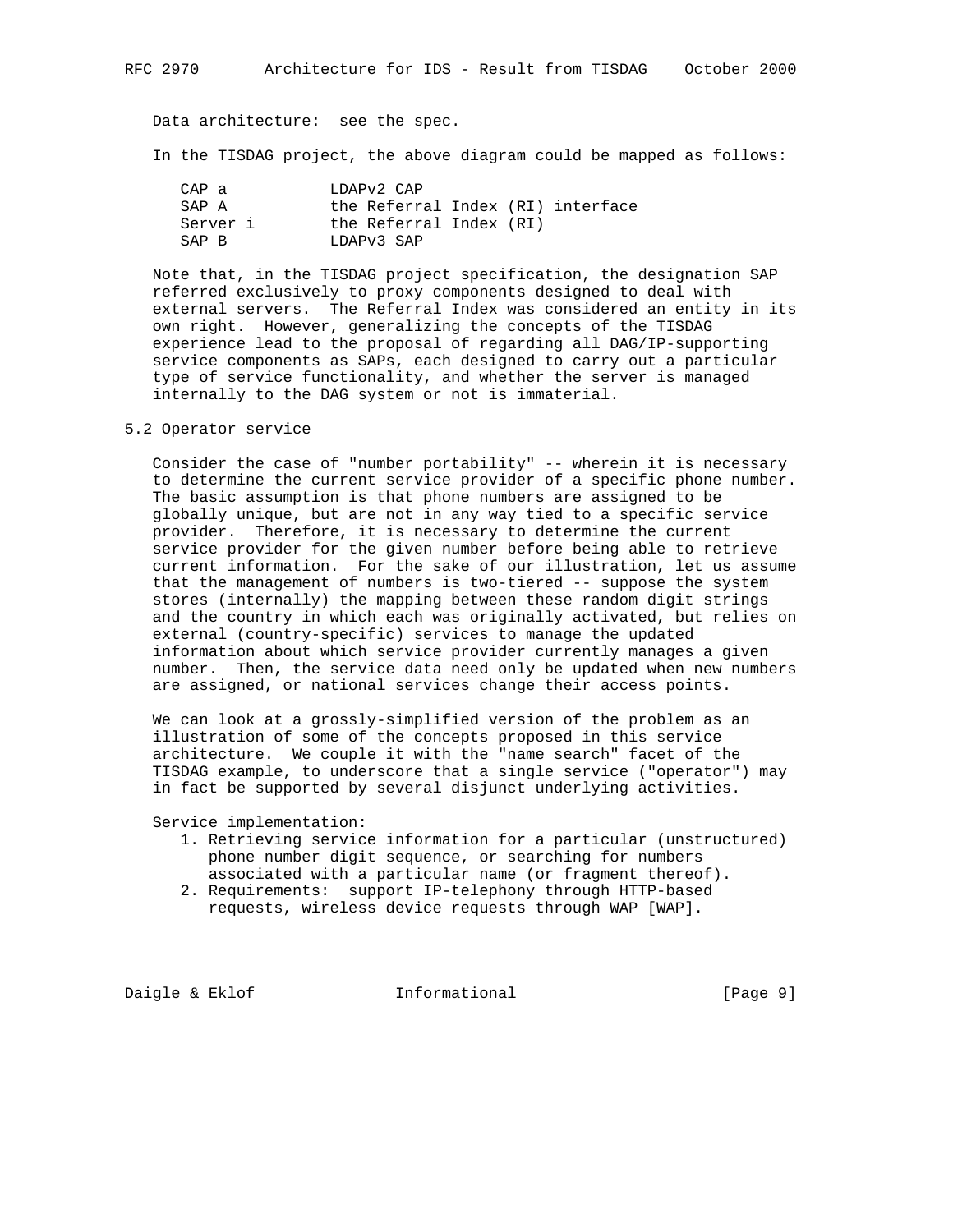3. Expected behavior: given a name (fragment), return a list of names and numbers to match the fragment; given a phone number, return appropriately-structured information re. the current service mapping for that number.

System architecture:

- 1. Publicly accessible through CAPs; components widely distributed.
- 2. Need one CAP for HTTP, one for WAP.
- 3. Support services include: an internal service for lookup of number strings (to identify nation of origin of the number), a proxy to access national services for registration of numbers and service providers, and a proxy for remote service provider for retrieval of detailed information regarding numbers. For the name searching, we also need a referral index over the names, and a proxy to whatever remote servers are managing the whitepages directories.
- 4. Now, 2 different types of transaction are possible: search for name, or look-up a number. In the name search case, the CAP receives a name or name fragment, looks it up in the internal referral index, and finds associated numbers through external whitepages services (WDSPs). To look-up a number, the CAP first uses the internal look-up service to determine the country of origin of the number, and then uses a SAP to access that nation's number-service provider directory, and finally uses a different SAP to access the current service provider to determine the information required to make the call.
- Data architecture:

[Out of scope for the purposes of this illustration]

 Note that some elements of the system architecture are deliberately vague. Per the requirements, no structure is expected in the number string, and therefore the lookup server must maintain an index of number-to-country mappings and relies on an external number-to-service mapping service (in each country). However, were there any structure to the numbers, the lookup server could make use of that structure in the indexing, or in distribution of the index itself. This would have no effect on the CAPs, which have no inherent reliance on how the lookup server performs its task.

Daigle & Eklof **Informational** [Page 10]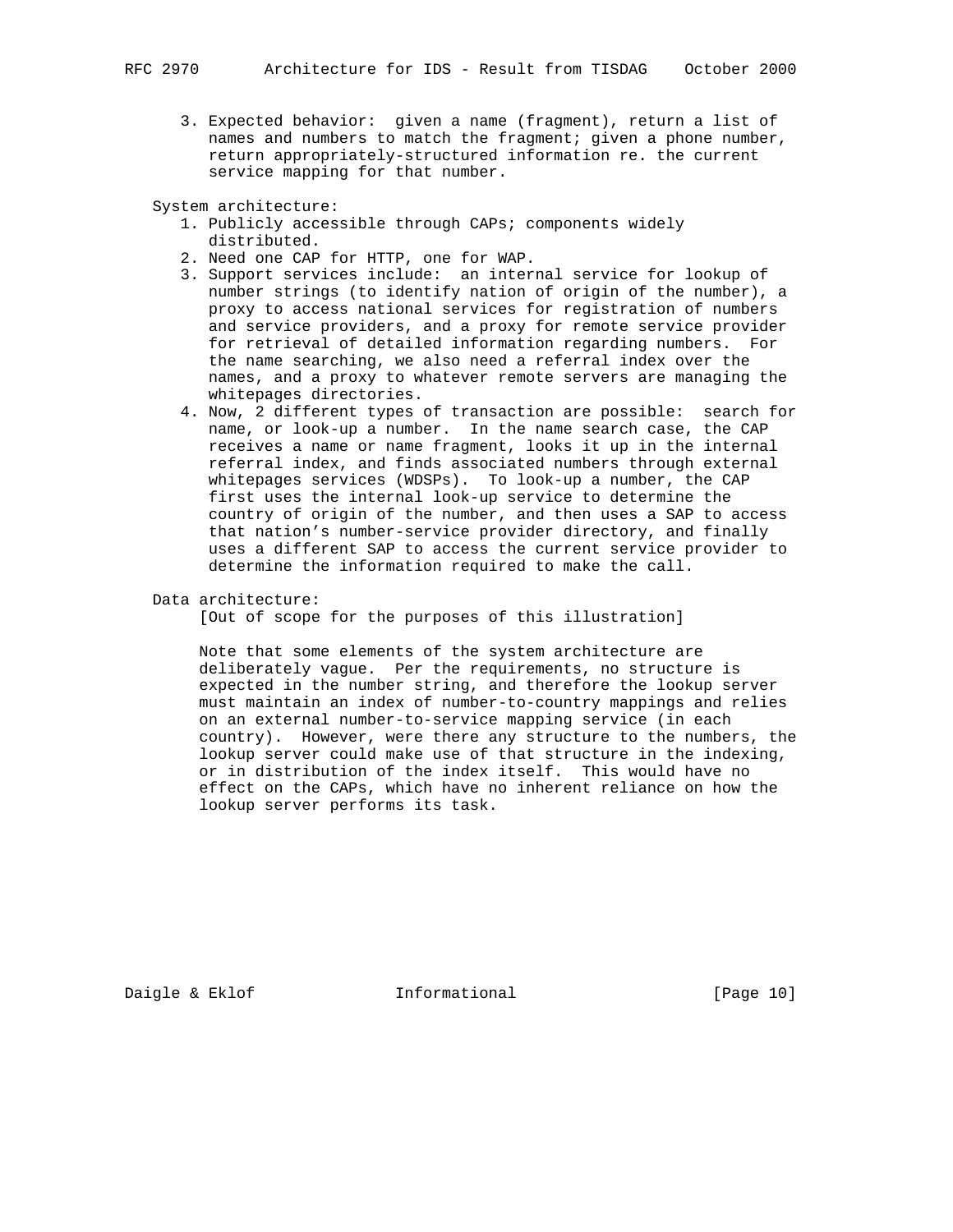



Pictorially, the example can be rendered as follows:

| WAP CAP                                                              |
|----------------------------------------------------------------------|
| the number-nation lookup interface                                   |
| number-nation lookup server (what country)                           |
| nation-service lookup SAP (what service provider)                    |
| service-number information lookup SAP (current<br>service details)   |
| referral index interface                                             |
| referral index service<br>proxy for chaining queries to remote WDSPs |
|                                                                      |

| Daigle & Eklof<br>Informational | [Page 11] |
|---------------------------------|-----------|
|---------------------------------|-----------|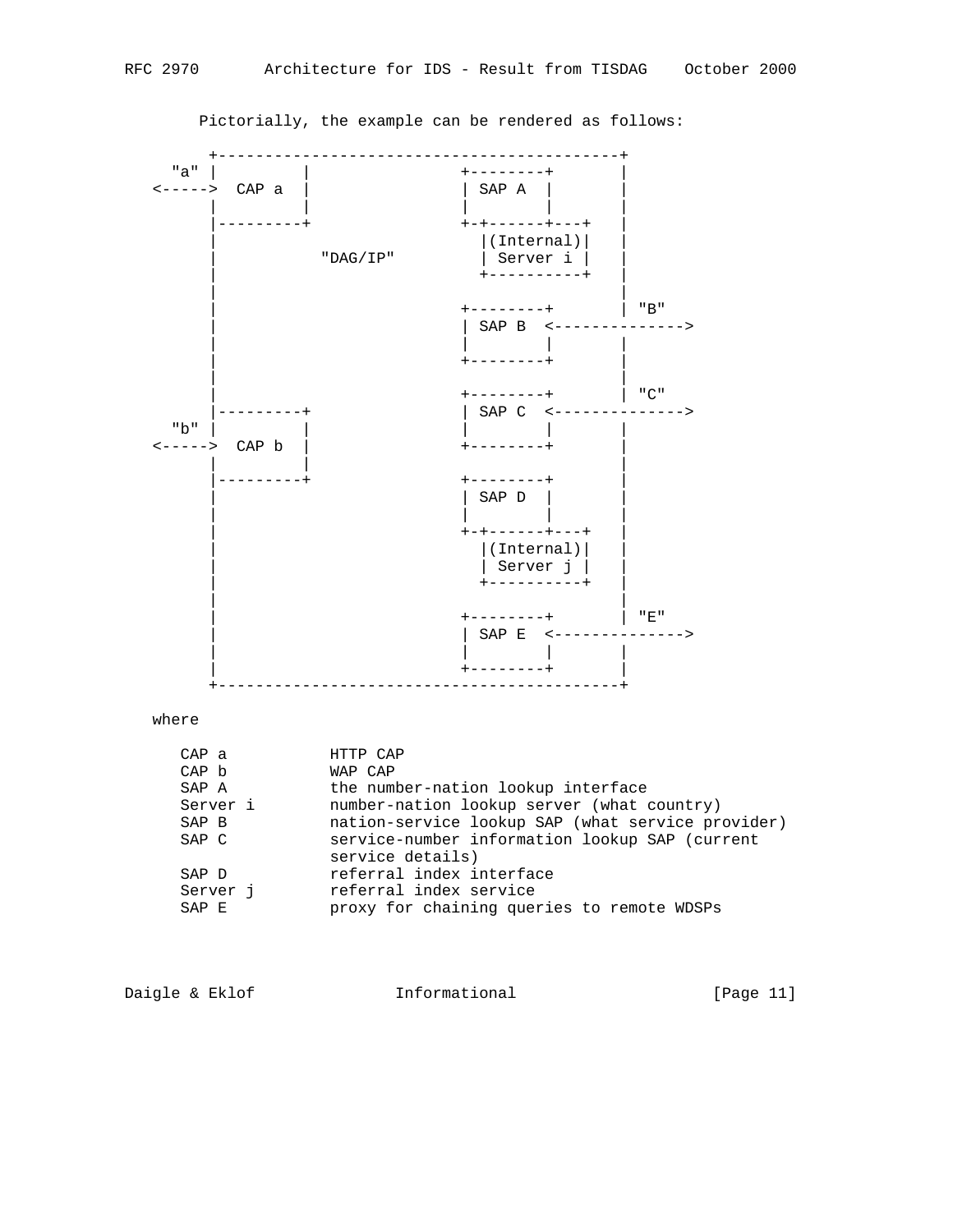# 5.3 Medical application

 The service architecture is useful for applications outside the scope of "telecoms". In another hypothetical illustration, consider the case of medical information -- records about patients that may be created and stored at a variety of institutions which they visit. It is not unusual to need to access all information concerning a patient, whether or not the person can recollect (or communicate) conditions that were treated, procedures that were performed, or medical institutions visited. The data may include everything from prescriptions, to X-rays and other images, to incident reports and other elements of medical history, etc. Typically, the information is stored where it is collected (or by an agency authorized by that institution) -- not in a central repository. Any service that looks to provide complete answers to queries must deal with these realities, and clearly must function with a strong security model.

## Service implementation:

- 1. Retrieving all medical information for a particular person.
- 2. Requirements: must retrieve, or at least locate, all available information, regardless of its storage location; cannot require central repository of information; must implement authorization and access controls. Must support a proprietary protocol for secure connections within hospitals, wireless access for personnel in emergency vehicles (not considered secure access).
- 3. Expected behavior: given a patient's national ID, and authorized access by medical personnel in secure locations, determine what kinds of records are available, and where; given a request for a specific type of record, retrieve the record. Given a patient's national ID, and authorized access from a wireless device, provide information re. any known medical flags (e.g., medicine allergies, conditions, etc).

System architecture:

- 1. Only 2 CAP types are needed, but instances of these will be established at major medical institutions.
- 2. Need one CAP to support the proprietary protocol, one to support wireless access.
- 3. Support services include: an internal server to support security authentication and access control determination; an internal server to act as referral index for finding information pertinent to a particular patient, and one or more proxies for accessing remote data storage servers.
- 4. The basic transaction requires that the first step be to authenticate the end-user and determine access privileges. In the case of wireless access, this last will not involve

Daigle & Eklof **Informational** [Page 12]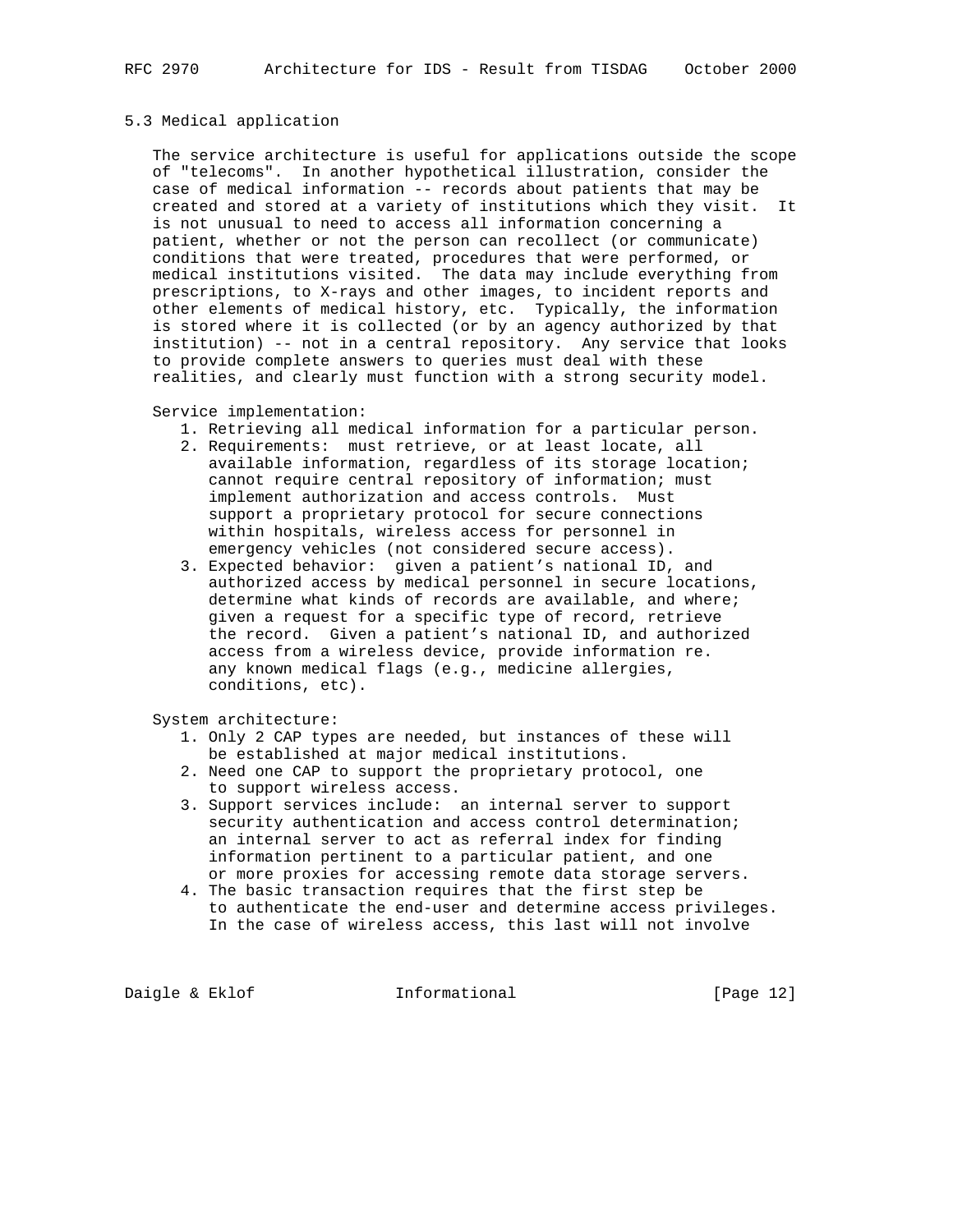a specific lookup, but rather will be set to allow the user to see the list of publicized medical conditions. Depending on the query type, the next step will be to contact the referral index to determine what records exist, and then track down information at the remote sources.

Data architecture:

[Out of scope for the purposes of this illustration]

Pictorially, the example can be rendered as follows:



where

| CAP a    | CAP for proprietary protocol, secure clients |
|----------|----------------------------------------------|
| CAP b    | WAP CAP, for roaming access                  |
| SAP A    | authentication and ACL lookup interface      |
| Server i | authentication and ACL lookup server         |
| SAP B    | remote service SAP -- probably LDAPv3        |
| SAP C    | Referral Index interface                     |
| Server i | Referral Index                               |
|          |                                              |

```
Daigle & Eklof Informational [Page 13]
```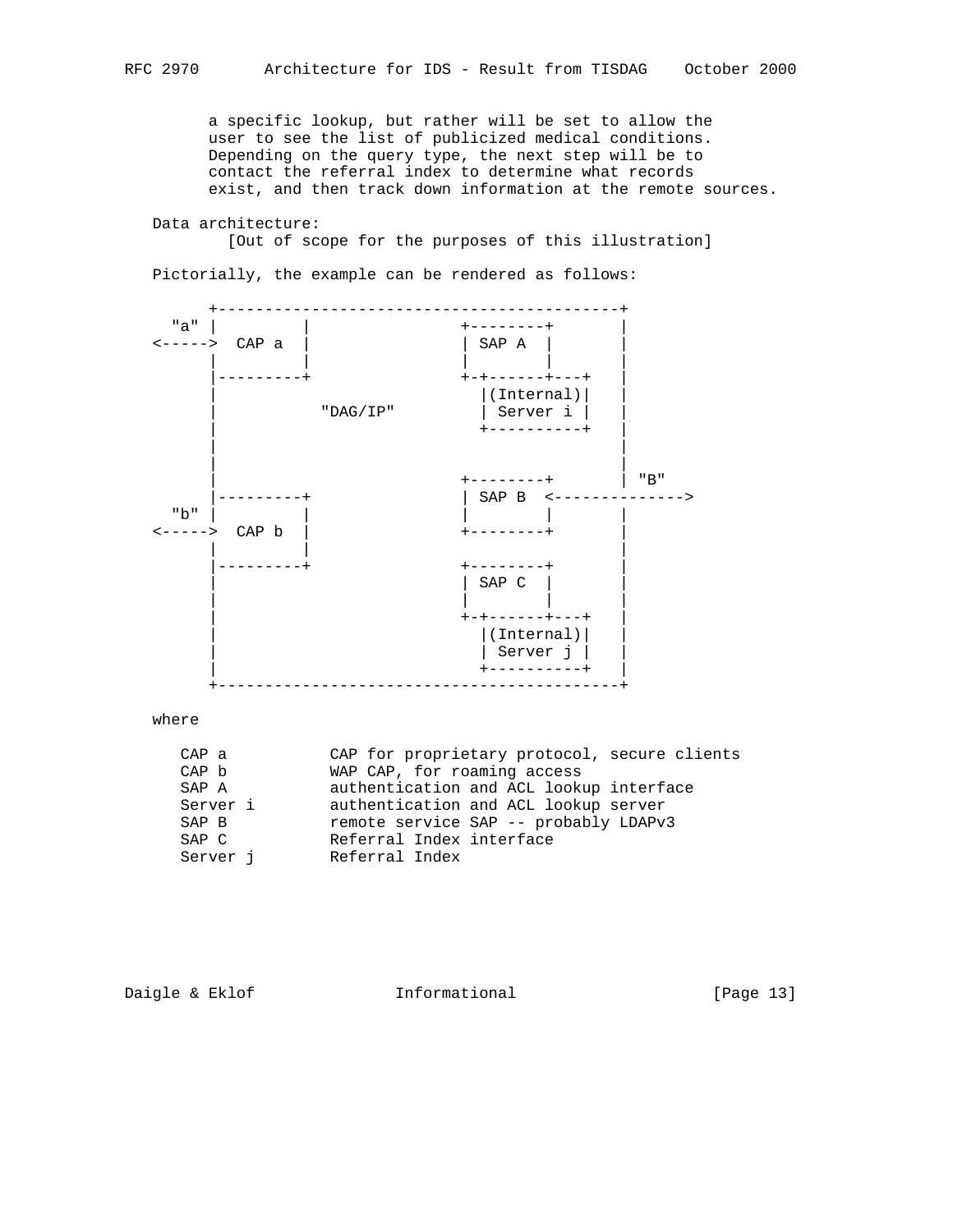## 6. Requirements for the future DAG/IP

 The role of the DAG/IP is less as a query protocol, and more as a framework or structure for carrying basic query-response transactions of different (configurable) types.

 Whatever the syntax or grammar, the basic requirements for the DAG/IP include that it be:

- lightweight; CAPs, SAPs should be able to be quite small
- flexible enough to carry queries of different paradigms, results of different types
- able to support authentication, authorization, accounting and audit mechanisms -- not necessarily native to the protocol
- able to support encryption and end-to-end security within the DAG system
- sophisticated enough to allow negotiation of capabilities querying & identifying application type supported (e.g., whitepages vs. service location vs. URN resolution), query types supported, results types supported

This also means:

 Better support for query-passing/other query semantics (need to balance that against the fact that you don't want DAG-CAPs/SAPs to have to know a multiplicity of semantic possibilities.

 Security infrastructure -- ability to establish security credentials, maintain a secure transaction, and propagate the security information forward in the transaction (don't want to reinvent the wheel, just want to be able to use it!).

 Ability to do lookups, instead of searches -- might mean connecting to different services than the RI and/or presenting things in a slightly different light -- e.g., lookup <br/>blat> in the <foo> space, as opposed to search for all things concerning <br/>blat>.

 Ability to access other services -- e.g., Norwegian Directory of Directories [NDD] -- beyond just for specific characteristics of the service (e.g., security).

 In short, the model that seems to stand out from these requirements one of a protocol framework that looks after establishing secure and authenticated (authorized, accountable, auditable...) connections, with transaction negotiation facilities. Within that framework, it must be possible to identify transaction types, provide suitable input information (negotiation?) for those transactions, and accept transaction result objects back.

Daigle & Eklof **Informational** [Page 14]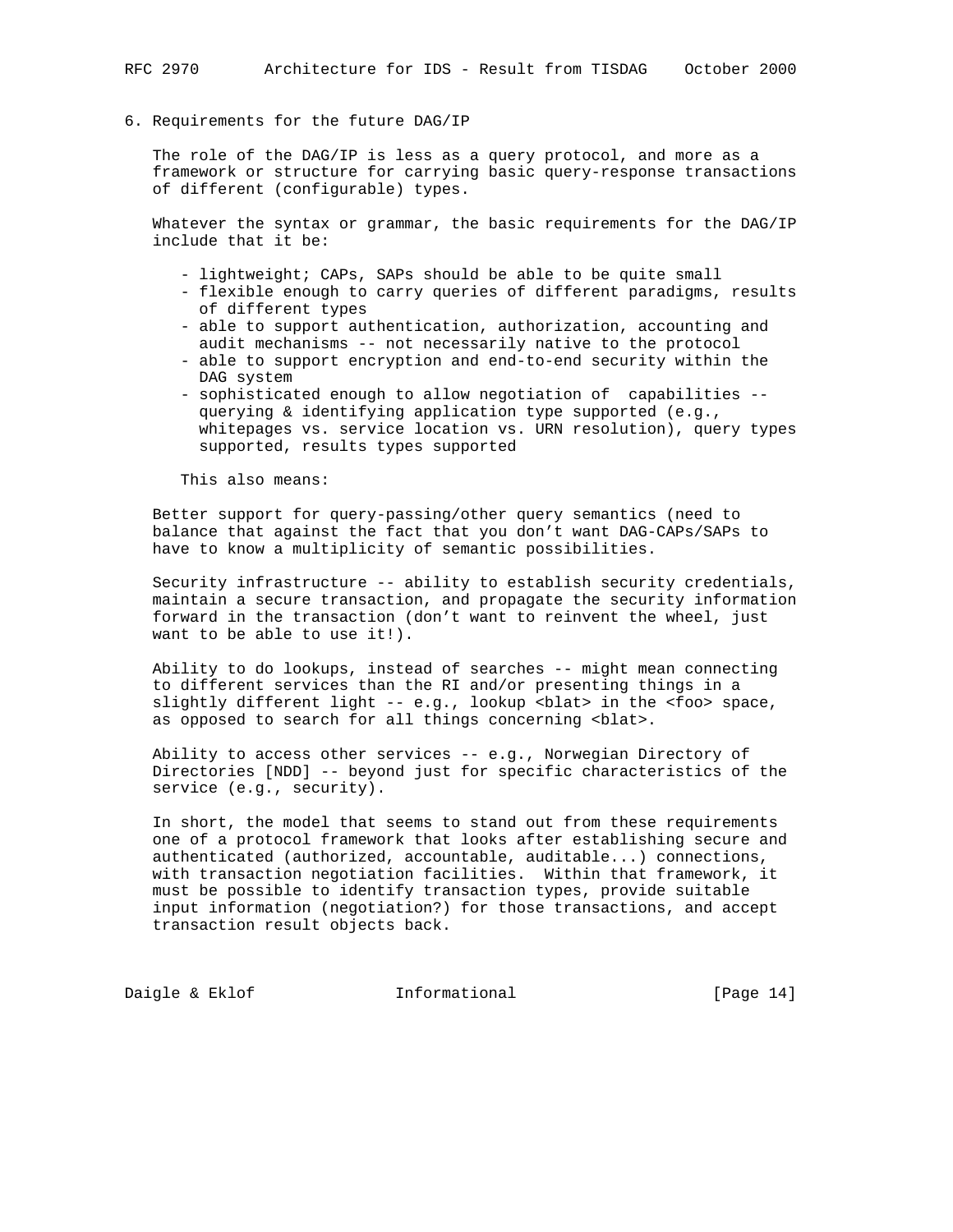# 7. Revisiting TISDAG -- for the future

 In the light of the above proposals, we can revisit the way the TISDAG CAPs would be defined.

 The whitepages-application service known as TISDAG could have SAPs that supported 2 types of query, and 2 types of result sets:

> query types: . token-based . phrase-based

 result types: . result data . referrals

 The Whois++ CAP would be configured to contact LDAPv2 and LDAPv3 SAPs because they are identified as providing that kind of service (i.e., if referral protocol == LDAPv2 connect to a particular service). The query paradigm will be phrase-oriented -- NOT because the Whois++ CAP understands LDAP, but because that is one of the defined query types.

8. Applicability Limitations

 As it stands, this type of service architecture is limited to query response type transactions. This does account for a broad range of applications and services, although it would be interesting to consider broadening the concept to make it applicable to tunneling other protocols (e.g., to connect a call through a SAP, in the number portability example above).

9. Security Considerations

 This document takes a high-level perspective on service architecture, and as such it neither introduces nor addresses security concerns at an implementation level.

 A distributed service built following this approach must address issues of authentication of users, authorization for access to material/components of the system, and encryption of links between them, as befits the nature of the information and service provided.

Daigle & Eklof **Informational** [Page 15]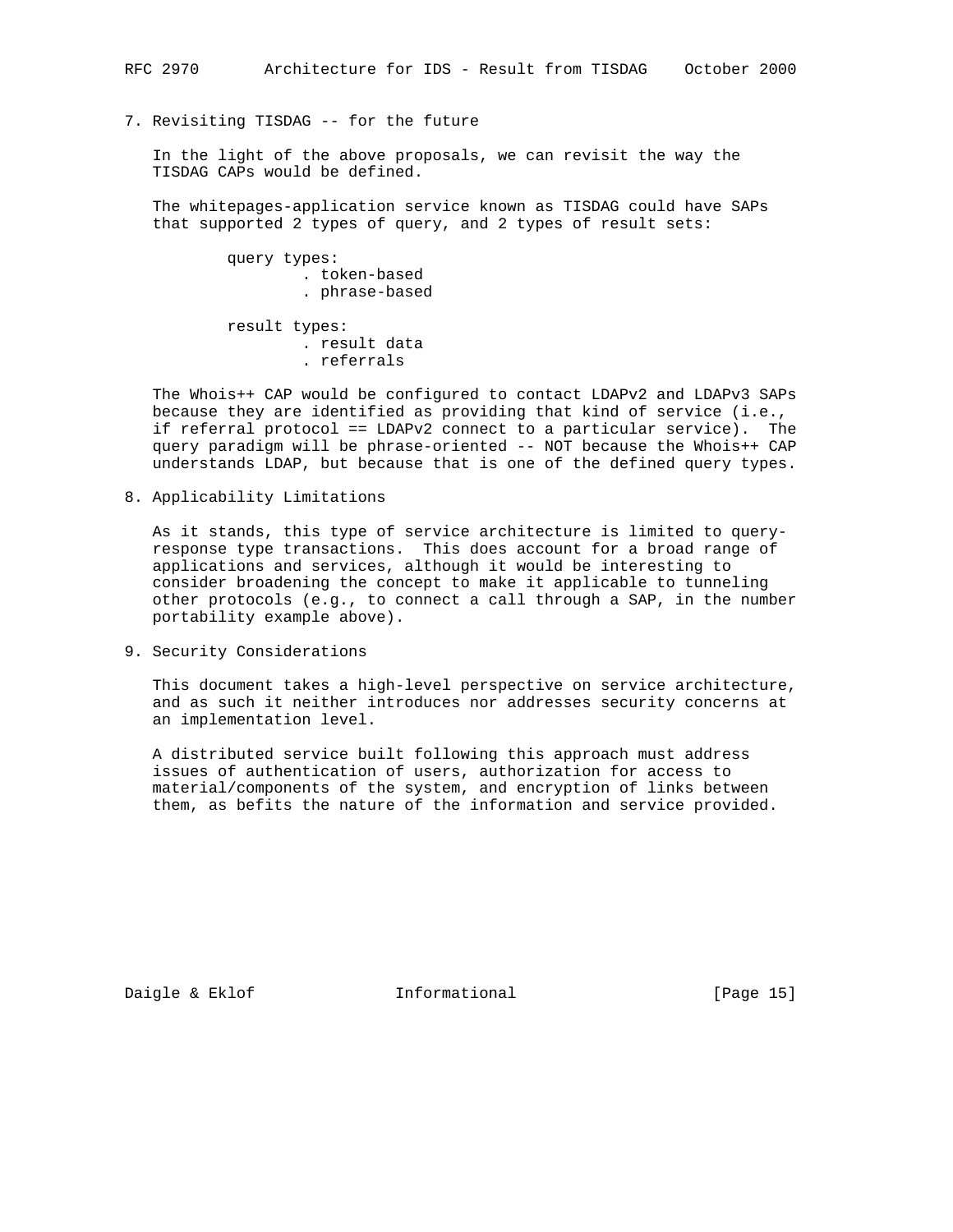10. Acknowledgements

 In discussing this perspective on the evolution of DAG/IP, it seemed to us that the requirements for DAG/IP are falling into line with the proposed text-based directory access protocol that has variously been discussed. Whether it survives in a recognizable form or not  $:-)$  some of the above has been drawn from discussions of that protocol with Michael Mealling and Patrik Faltstrom.

 The work described in this document was carried out as part of an on going project of Ericsson. For further information regarding that project, contact:

 Bjorn Larsson bjorn.x.larsson@era.ericsson.se

11. Authors' Addresses

 Leslie L. Daigle Thinking Cat Enterprises

EMail: leslie@thinkingcat.com

 Thommy Eklof Hotsip AB

EMail: thommy.eklof@hotsip.com

12. References

 Request For Comments (RFC) and Internet Draft documents are available from numerous mirror sites.

- [ALVE] Alvestrand, H., "Definitions for Talking about Directories", Work in Progress.
- [TISDAG] Daigle, L. and R. Hedberg "Technical Infrastructure for Swedish Directory Access Gateways (TISDAG)", RFC 2967, October 2000.
- [DAGEXP] Eklof, T. and L. Daigle, "Wide Area Directory Deployment Experiences", RFC 2969, September 2000.
- [DAG-Mesh] Daigle, L. and T. Eklof, "Networking Multiple DAG servers: Meshes", RFC 2968, September 2000.

Daigle & Eklof **Informational** [Page 16]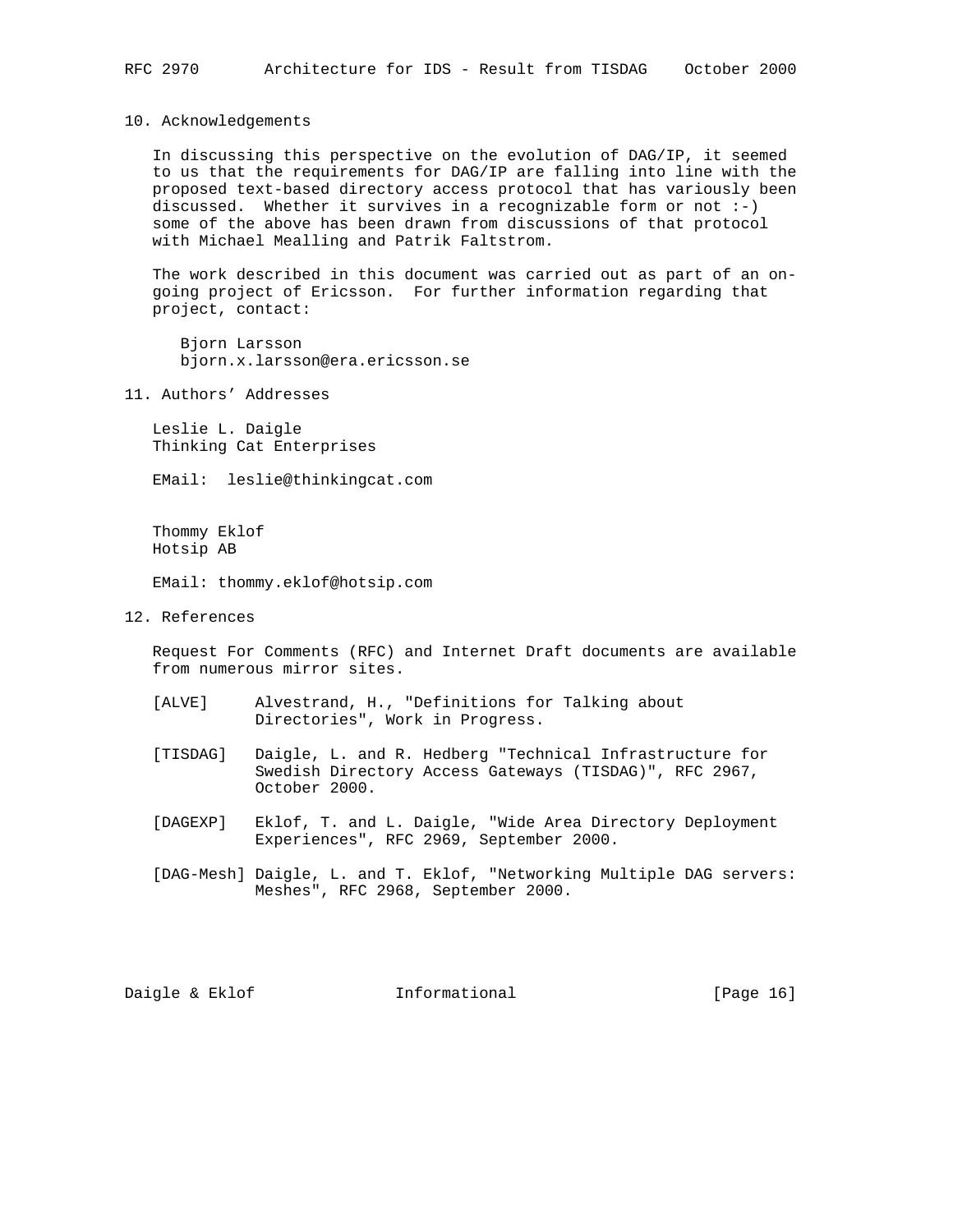- RFC 2970 Architecture for IDS Result from TISDAG October 2000
	- [NDD] Hedberg, R. and H. Alvestrand, "Technical Specification, The Norwegian Directory of Directories (NDD)", Work in Progress.
	- [WAP] The Wireless Application Protocol, http://www.wapforum.org